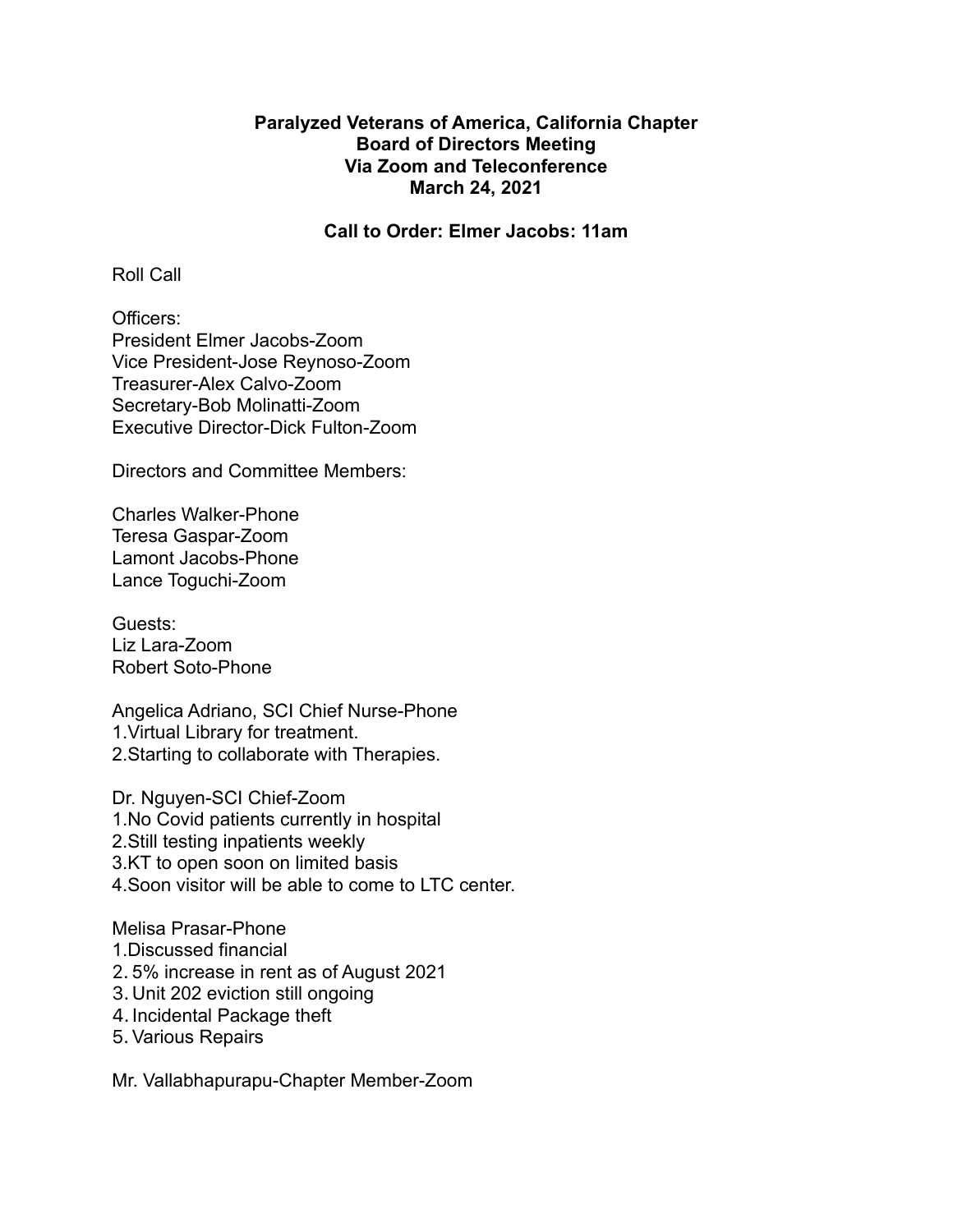# **Approval of Agenda**

Motion to approve agenda-Jose Reynoso, Second Charles Walker, Carries **Unanimously** 

**Approval of Minutes** Motion to approve Minutes-Alex Calvo, second Teresa Gaspar, Carries Unanimously.

## **Standing Committee Reports**

**Motion to accept standing committee reports:** Motion-Jose Reynoso, Second Charles Walker, Carries Unanimously.

#### **New Business:**

Sport and Recreation Grant Review: 1. A-D in the amount of \$2,275.00

Motion for \$2,275 Charles Walker, Second Jose Reynoso, Carries Unanimously.

2. Continued Support to SCI Wards: \$1,070--already previously approved.

3. National Vet Wheelchair Games-Limited to 300 participants-\$20,000 cap to support a team.

Motion for \$20,000 cap, Teresa Gaspar, Second Jose Reynoso, Carries unanimously.

4.National Tee Tournament/ Golden Age Games: \$5,000.

Motion for \$5,000 Jose Reynoso, Second Teresa Gaspar, carries unanimously.

5. Director Support Meeting

\*Addendum to existing Agenda: 10 ipads for the ward patients to use with hospital approval, \$5,000 Cap

Motion for \$5,000 Jose Reynoso, Second Teresa Gaspar, Carries Unanimously.

# **Old Business:**

Discussion on all necessary topics, no motions required.